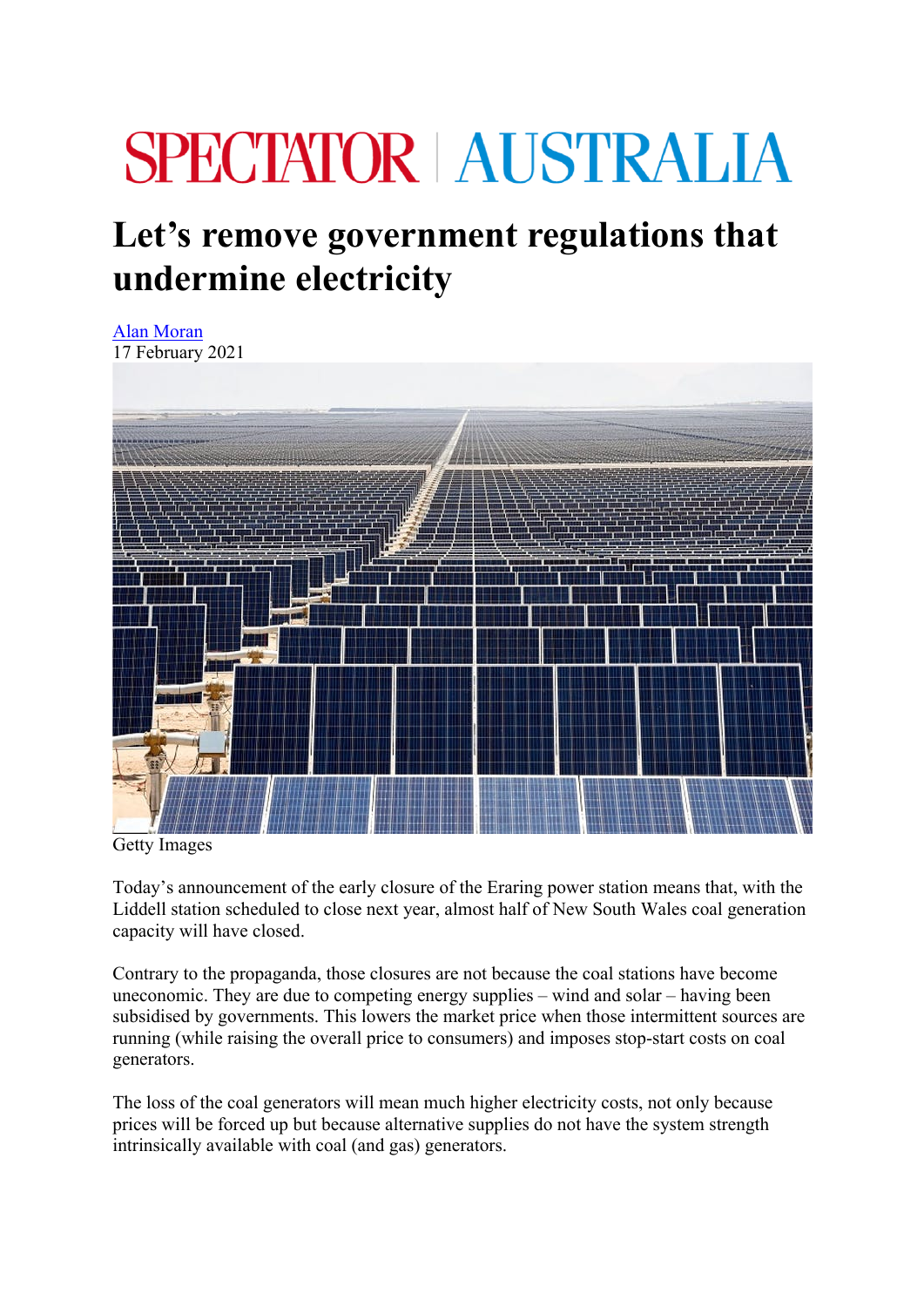Following the privatisations and competition policy reforms 20 to 30 years ago, Australian electricity prices hovered around \$30-40 per MWh. They increased in the drought years of the mid-noughties when hydroelectricity was in exceptionally short supply, but then declined again, albeit not to the previous lows.



The jagged-toothed upward price progression has continued.

According to ASX forward data, 2025 spot market prices average about \$60 per MWh. This is about to take a sharp upward trajectory.

The government regulation subsidies and soft loans to wind and solar amount to some \$7 billion a year, effectively doubling the revenue that wind/solar receive. In adversely impacting coal generation, those subsidies have undermined the economics of the cheapest source of electricity in Australia.

The renewable energy industry's lobby group, the Clean Energy Council, recognises that even subsidies that amount to half of wind/solar revenues are inadequate to allow those electricity supply sources to expand. Among further support, the Clean Energy Council is calling for an additional '\$20 billion fund to leverage private sector investment in grid infrastructure'. Echoing this, Snowy Hydro says its pumped hydro scheme also needs transmission subsidies without which there will be blackouts.

The Australian Energy Market Operator has developed a draft Integrated Systems Plan which seeks to allow the electricity market to operate efficiently while further decarbonising the electricity supply.

Source: AER